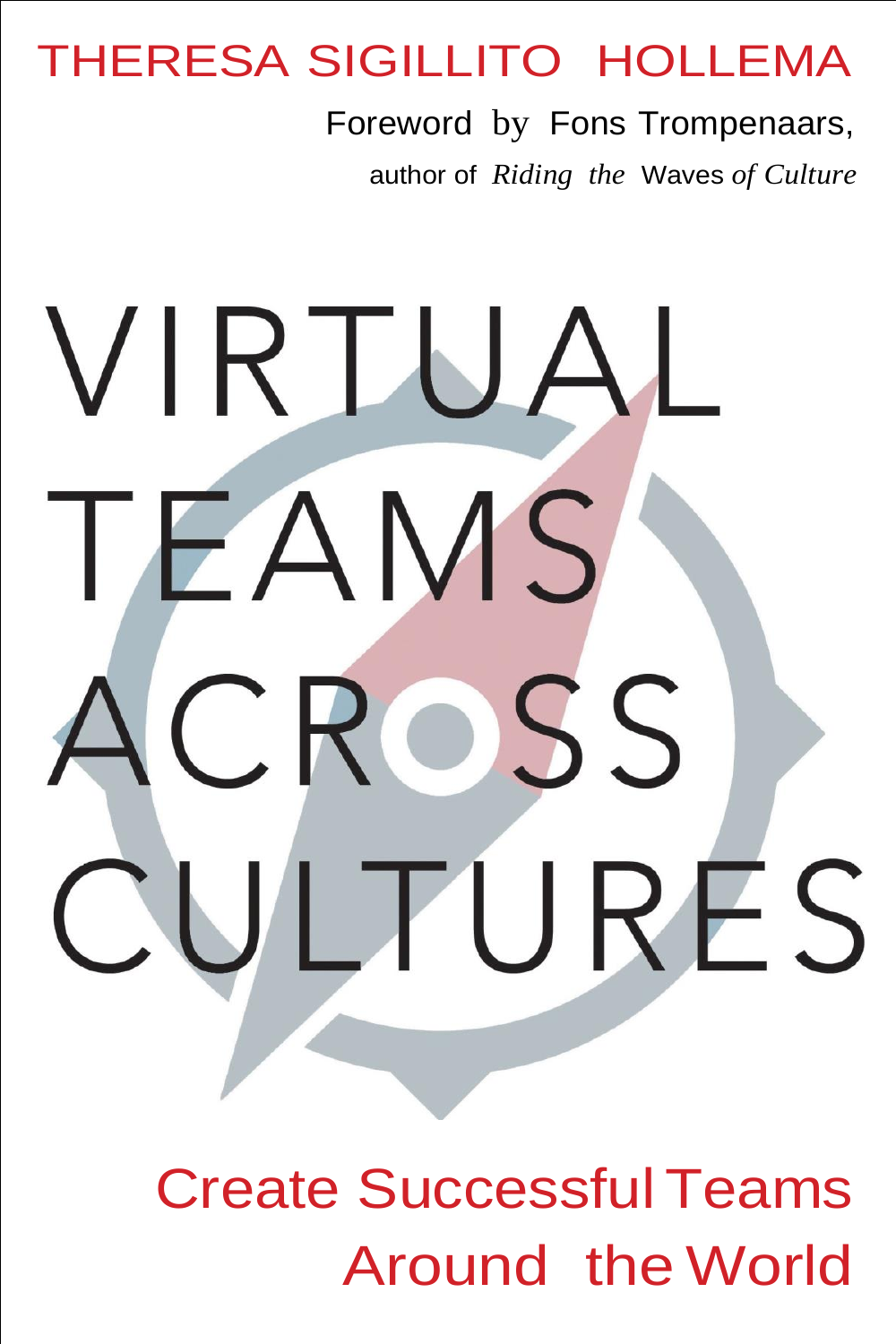"Theresa has done an excellent job of reviewing the working of remote teams from the lens of *culture*…a much needed perspective. The book has a nice combination of academic research and the stories of remote teams…making it an easy read. "

**Amit Mittal,** VicePresident,Talentand Organizational Development,TetraPak International SA

"Building global virtual teams across cultures that truly maximize the value of their diversity has never been more important for organizations. Theresa reveals the 'soft factors' that drive hard outcomes. Herblend of rigorous research and hands-on experience delivers invaluable insights, case-basedexamples andengaging tools -TeamTacoTestanyone? -for leaders, HR experts and anyone committed to improving outcomes for business and their people."

**DianeMoody,**VicePresident,OrganizationalDevelopment & Culture, RoyalDSM

"Engaging and insightful. The conceptual argument is powerfuland most of the authors' suggestions are practical and common sense. A recommendation for global leaders to facilitate cultural bridges to enable a diverse team tothrive."

**Marlene de Koning,** Director, Solutions Design EMEA-Workplace Intelligence, Microsoft and President, Professional Women's Network-Amsterdam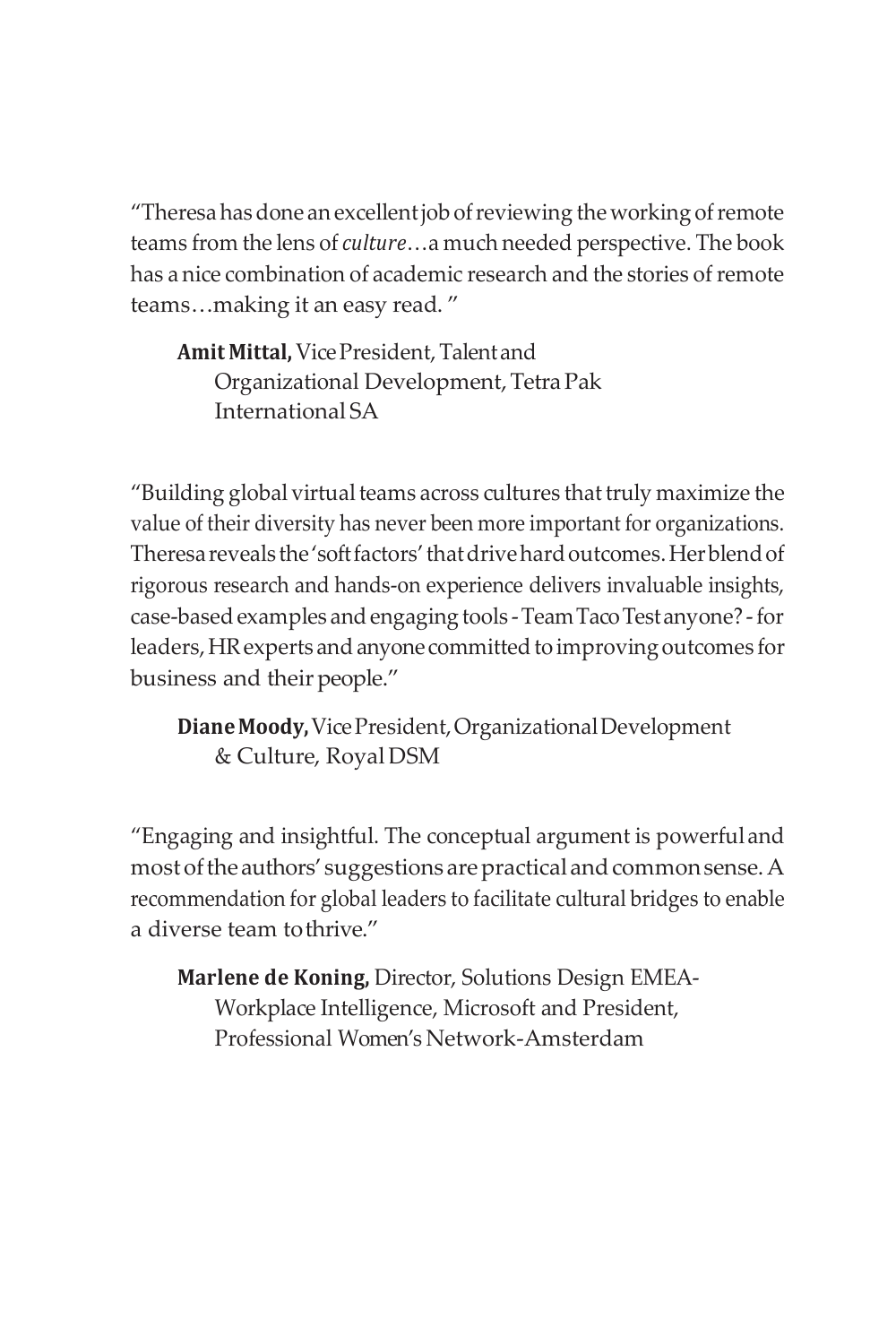"Thisbookisperfectforanyvirtualleader,andIknowmanyleadersand teams in India who would benefit. Globalization is here to stay, and we all must develop to leverage the capabilities we have in different locations. Theresa has put a microscope to the virtual experience and this wellresearched book is full of compelling ideas and practical solutions. The three ways culture impacts virtual teams is insightful and the four Leadership Levers are relevant for all leaders, but she has given the twist for virtual context. A must-read for anyone working virtually!"

**Hari T.N.,** Co-author, *Saying No to Jugaad – The Making of Bigbasket*

"We've morphed into a virtual world now, in our work and our lives, with a myriad of new opportunities and challenges. Here Theresa has unpacked both, in a depth and detail extremely useful to any of us in cross-cultural and virtual arenas. This is a pioneering piece of work in how to navigate andusebestpractices tooptimizeourengagements inanexpansiveand novel horizon."

**David Allen,** Author,*Getting Things Done: The Art of Stress-Free Productivity*

"I have been interested in the study of multicultural teams since my career began in HR almost 30 years ago. With the recent global pandemic, the need to do this successfully and virtually is even more critical than before. Theresa's consulting experience and research help uncover diagnosis, cultural understanding and competence, and what levers to pull to help ensure you not only maintain, but enhance your company's culture, collaboration and productivity."

**Dan Domenech,** Chief Human Resources Officer, Hewlett Packard Enterprise Financial Services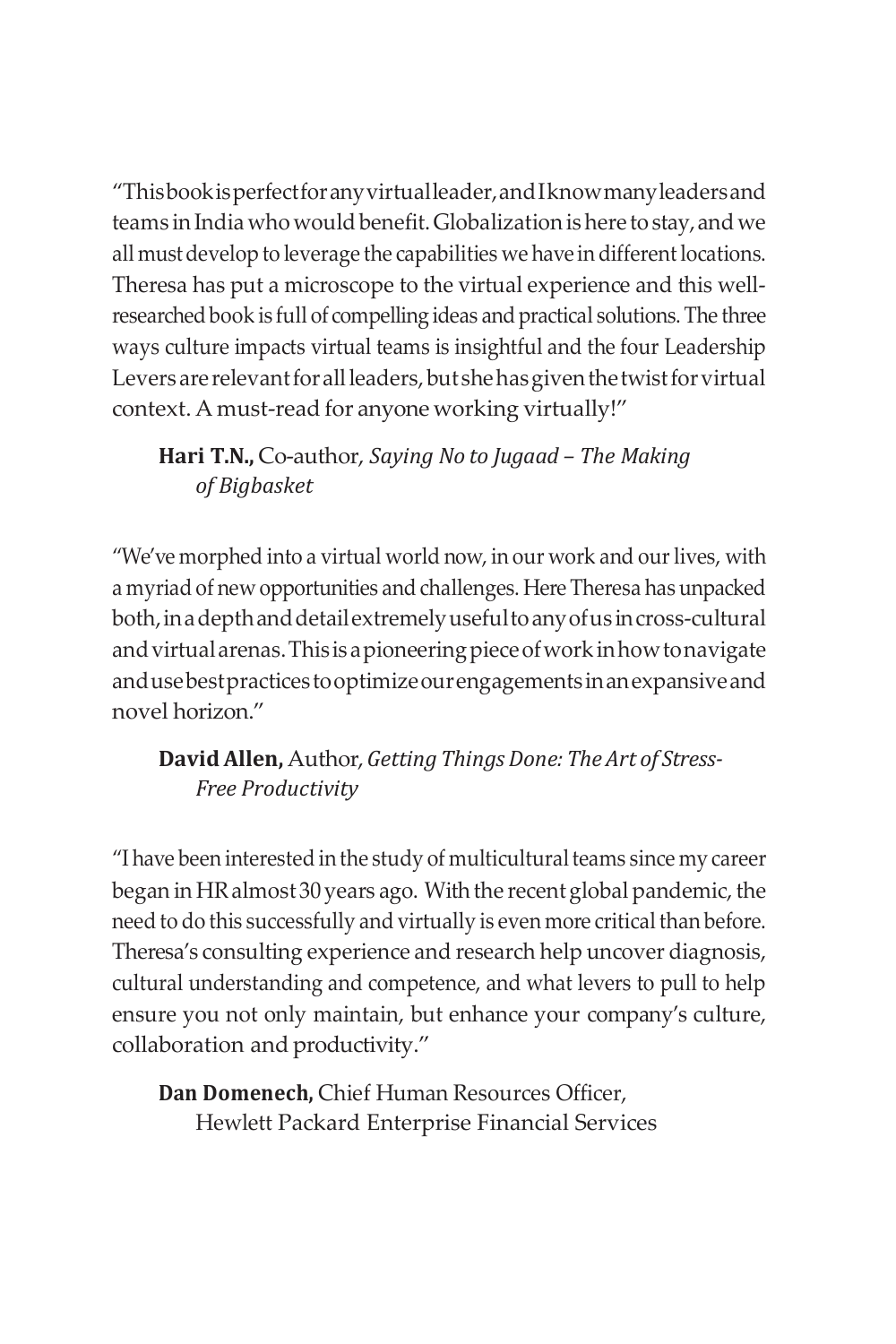Copyright ©2020 by Theresa Sigillito Hollema. All rights reserved.

Published by Interact Global, Twello, Netherlands [www.interact-global.net](http://www.interact-global.net/)

Allrightsreserved.Nopartofthisbookmaybereproducedinany formorbyanyelectronicormechanicalmeans,includinginformation storage and retrieval systems, without permission in writing from thepublisher,exceptbyareviewerwhomayquotebriefpassagesina review.

For permission contact [info@interact-global.net](mailto:info@interact-global.net)

To contact the author [info@interact-global.net](mailto:info@interact-global.net)

ISBN: 978-90-830769-0-4

BookcoverdesignbyGlenM.Edelstein Interiordesign byClark Kenyon Photo of Theresa by Grietje Mesman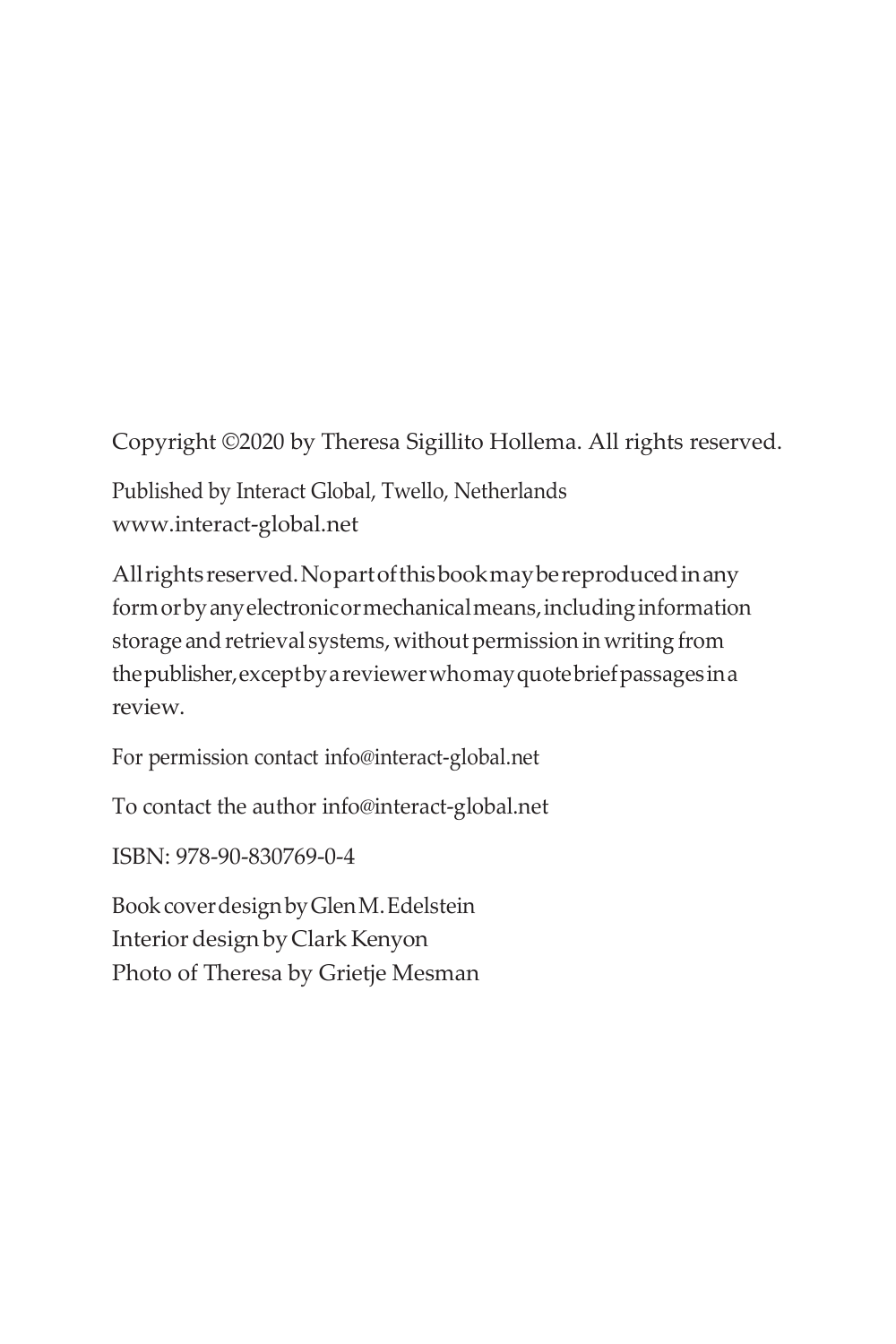### **Influencing Virtually**

Influence.Wedoitallthetime,evenifwearenotawareofit.Weinfluence ourchildrentocleantheirrooms,ourpartners tovisitourparentsonthe weekendandourfriends tomeetatourfavorite restaurant.Atworkwe continue our influencing behaviors when we request a colleague to attend an important meeting or ask the headquarters to increase the department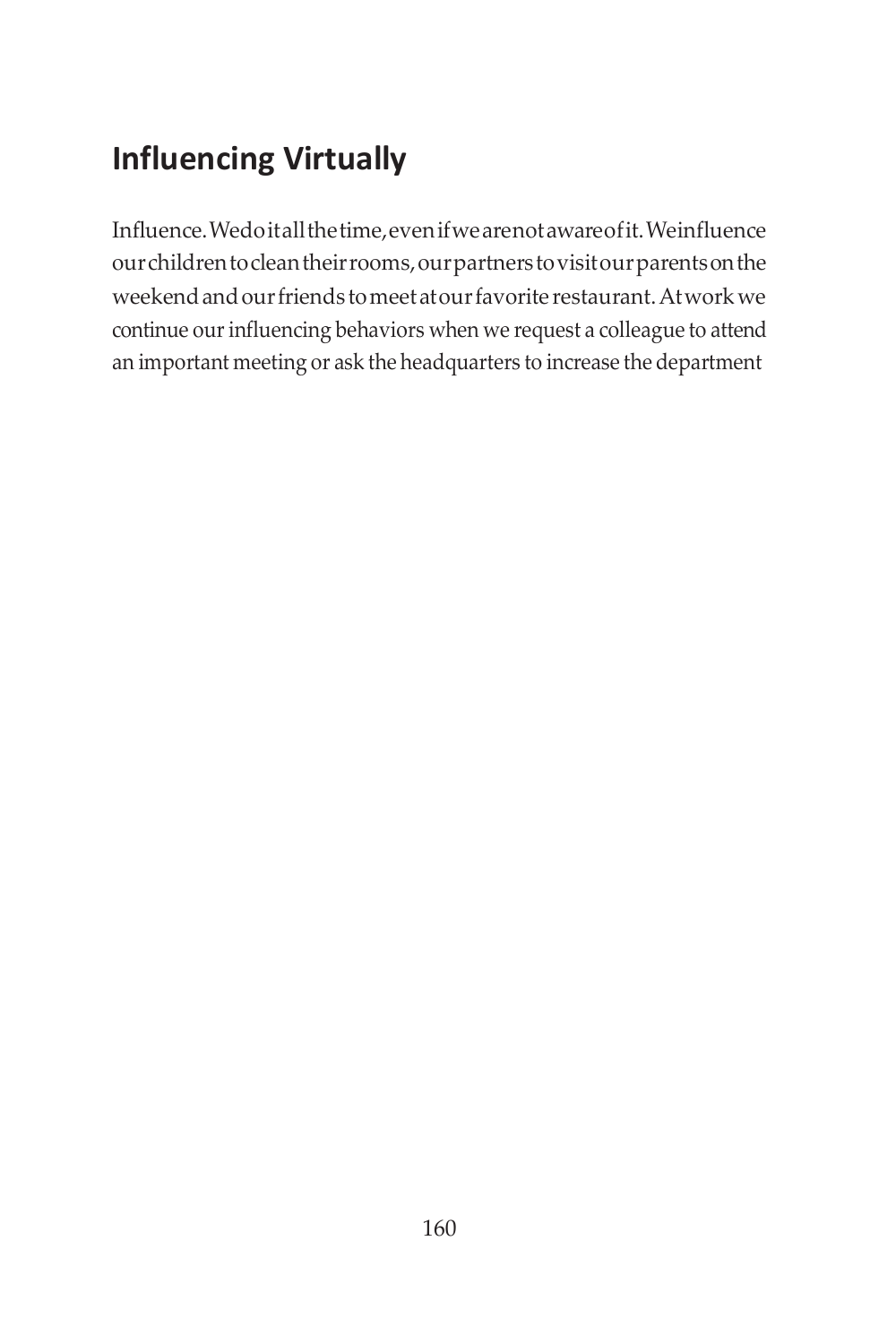budget by 25%. I am trying to influence you through this book using rational arguments and inspirational appeals.

Professionals who contemplate and research the topic of influence can list various types, such as direct pressure (words that clearly demand and threaten), legitimizing (using one's authority for the request) and coalition building (working with others to influence the target). In this chapter, we will look at how to influence others who are geographically far away.

In co-located environments, the three most common influencing techniques are rational arguments, ingratiation and coalitions.**<sup>9</sup>**Rational arguments use data and other facts to show how the proposal can make a difference to reach certain outcomes. Influencers use ingratiation when they use their relationship to appeal to the influencer by making them feel good about the request. For instance, taking a colleague to lunch to convince them to join a project is an example of ingratiation.

Influencers use coalitions when they recognize that doing it alone is not enough. Not only can colleagues in a coalition add more thinking powertotheproposalbuttheycanalsousetheirconnections tobroaden the network.

These influencing techniques work effectively when people are co-located and share the same cultural cues and understanding of the local context. Team members can also meet in person where they can use a warm handshake and smile to win someone over or a harsh stare to put pressure.

Influencing virtually is different than influencing co-located both in type and degree. Virtual influencers lose many of the communication and cultural cues of their co-located counterparts and therefore need to think differently about how to influence colleagues and other stakeholders.

Generally, the preferred styles of influencing virtually are rational arguments, coalition and intermediary, particularly when trying to influence upward in the hierarchy.**<sup>10</sup>**Notice that ingratiation, preferred when co-located, drops off the list. It is very difficult to use personal charm to convince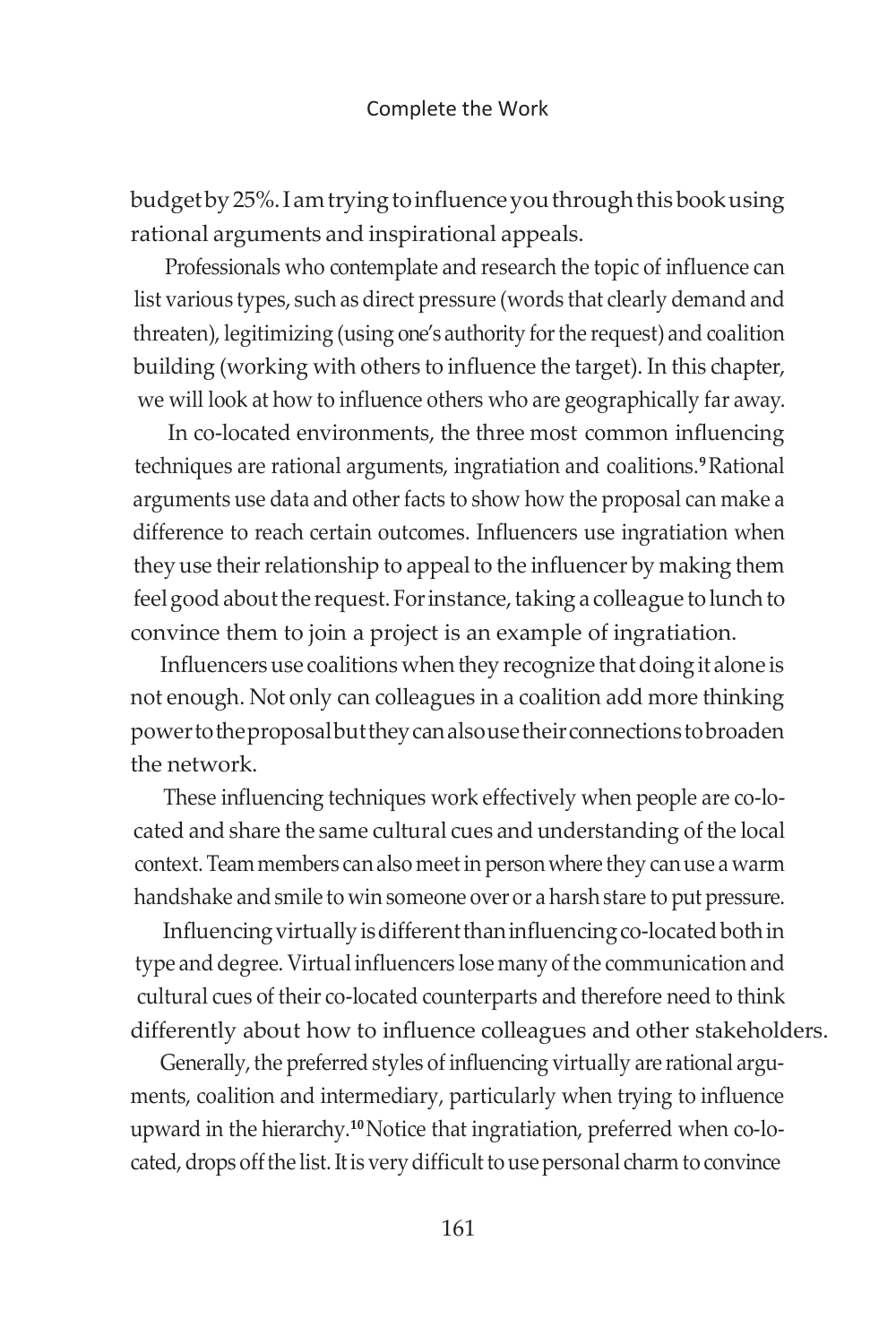from a distance. Instead, people increase their use of rational argument with links, data andcharts.

As mentioned, influencers use intermediaries more when working virtually than when co-located. Anintermediary is a person who is somehow connected with the person to be influenced, and therefore can help the influencer to solidify his position. Specifically, intermediaries can help the influencer understand the situation, the communication preferences and other characteristics of the person to be influenced. They may even directly help with the influencing process.

#### **Virtual Intermediaries in Action**

*Tony, Head of e-Commerce at a major Nordic bank, provides an example of using intermediaries: "Last year I had to run a project and cooperate with someone from a different organization. He was in Sweden, I in Denmark, and*  we had to work together on this big project. We had very different working *styles and we disagreed on many things. We were both mature enough to recognize it, but it added to the difficulties. I was trying to get my points through in all the different waysthat I could. I tried speaking directly with him with reason, but that did not work. Their department is also distributed, so they have people in all locations. At the time, I committed myself to sit physically together with their people in Denmark at least once a week. I discussed my issue with the Danish crew and tried to find some allies. When I sat with them, I had the opportunity to explain the situation and asked them if they could speak to their Swedish colleagues and explain my position, which they did. I was able to get the changes that I needed."*

#### *Eliminating Ambiguity*

People trying to influence across cultures and virtually may have an extra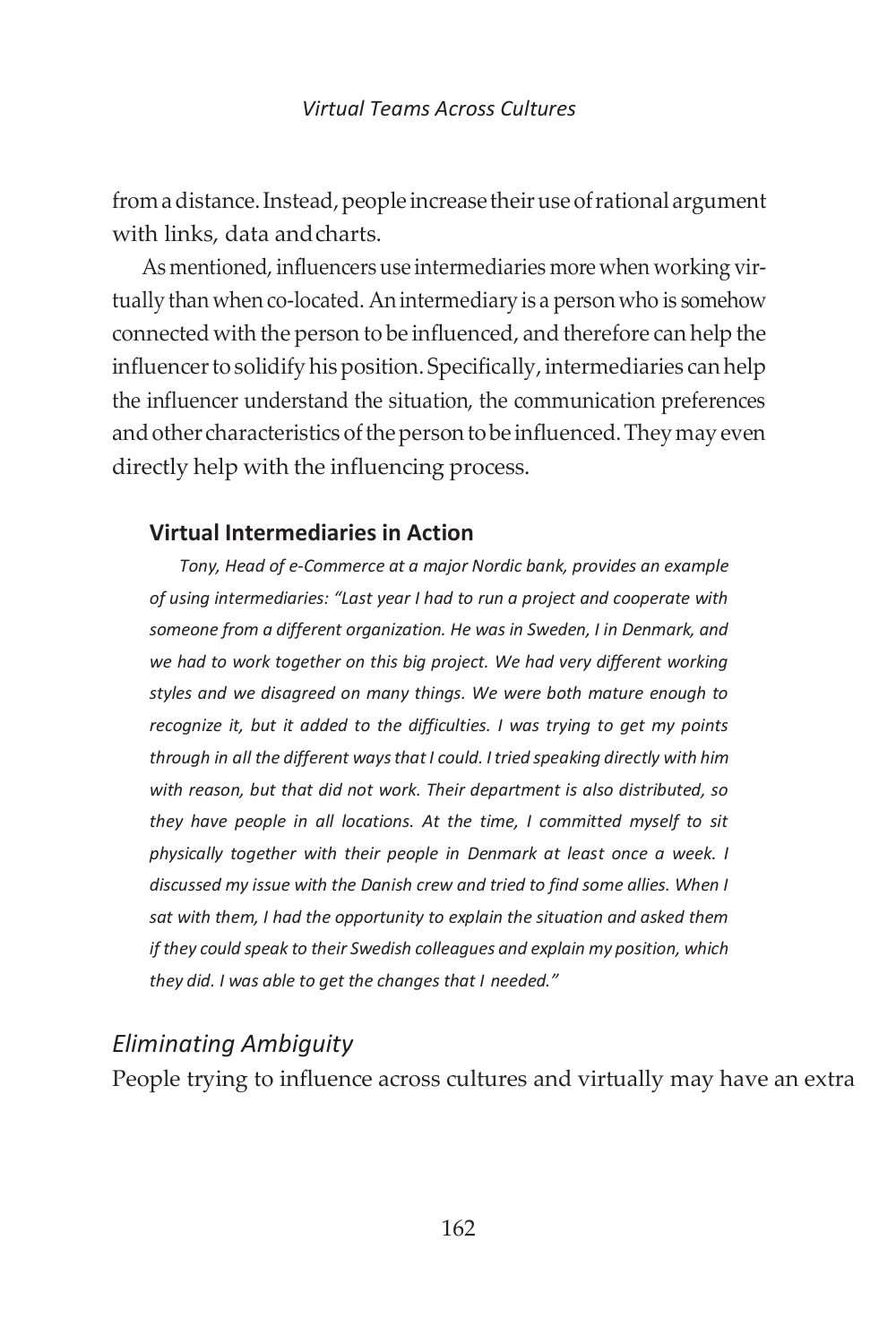complication because the stakeholder that they want to influence does not know the culture or context and therefore does not really understand the request. To address this issue, Professors Wadsworth and Blanchard, of the University of North Carolina, found an interesting tactic used by virtual influencers that is less common in co-located teams, which they called eliminating ambiguity.**<sup>11</sup>**Eliminating ambiguity is an empathetic approach by the influencer to decrease the confusion of the person to be influenced and to help them become more at ease with the request. This differs from the purely rational argument, which is basically the same whether virtual or co-located. For example, they share additional information, show examples and send pictures and videos to describe the request and help the distant person to be influenced to understand the entire situation.

#### *Email to Open a Door*

Email can play a role in the influencing process. Even though it is a words-based communication tool, users can add exclamation points to get someone's attention or emoticons to soften a request.Email senders can include supervisors on copy to increase the pressure on the email reader. More importantly, though, it provides an open door for someone's requestorpointofview.Oftenpeoplewillwritetheiropeningrequestin an email, which allows them to find the right words and ensure clarity of their rational. Once that email is sent, often they will follow up with a phonecallorvideocall.Thistwo-stepprocesswasfoundtobecommon, particularlyinrequeststomanagersorotherseniorstakeholders.

#### **Virtual Influencing Breakthrough**

*Often,virtualmanagersusemorethanoneinfluencingtechnique, as Li-yang did when hehad to influence the CEO of a newly acquired company located in Norway. Li-yang, based in Amsterdam, was an*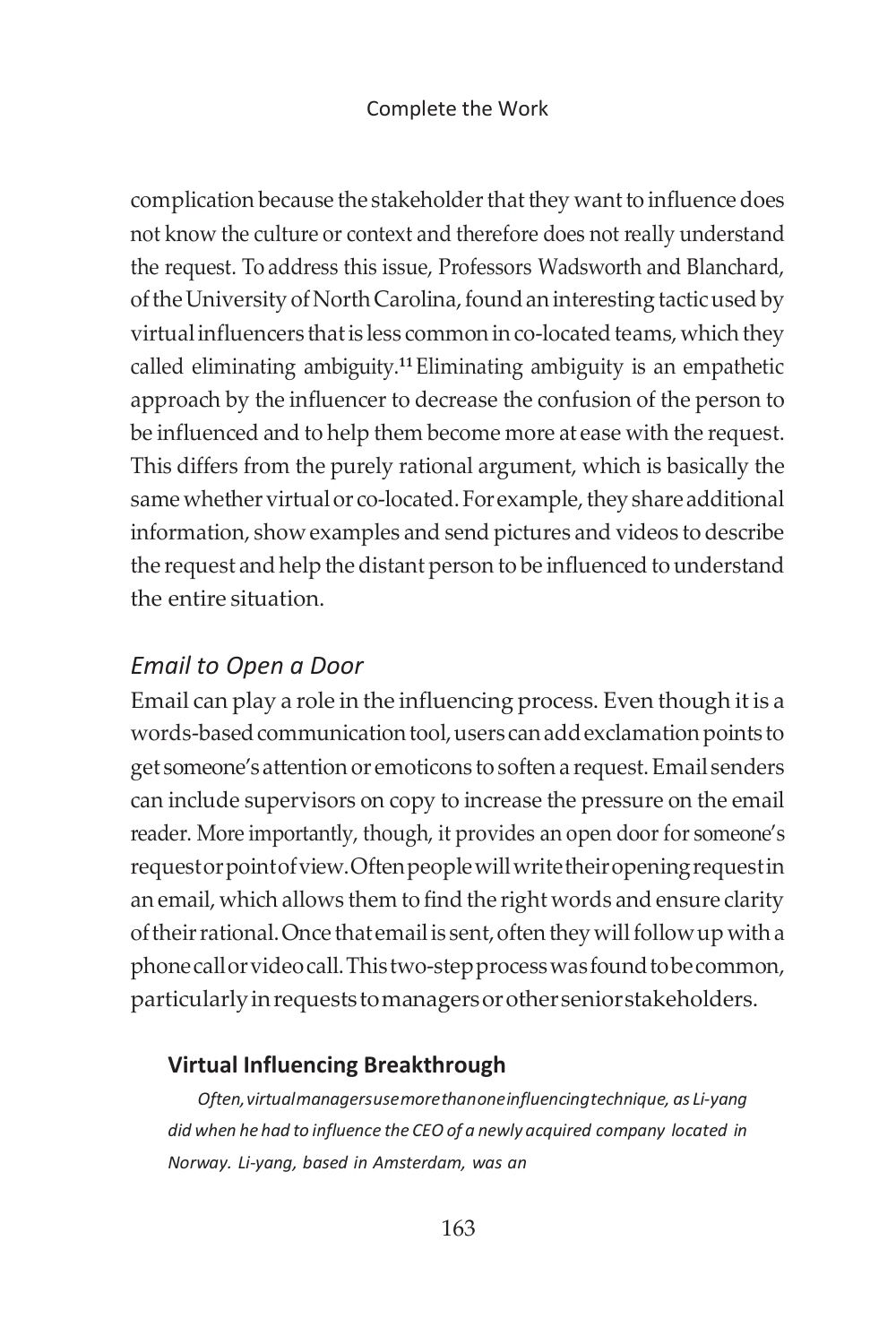#### *Virtual Teams Across Cultures*

*HR manager for a global organization with headquarters in Taipei. He was responsible for implementing management policies and an HR system as part*  of the post-acquisition integration plan. He knew that the CEO of the acquired *companywasfrustratedbywhatheper- ceivedasatsunamiofchangeswithout his oversight. Li-yangneeded to tread carefully.*

*"I was responsible for the project and needed to influence the manager of the local team, who was the CEO, which was not easy. I understood the policies and system, but I have a junior position, and it may not have been enough.IdiscussedthiswithmymanagerinTaipei and we arranged for a more senior HR Director to travel to Norway and give a presentation to the CEO. She explained the purpose and the logic behind the policies and system and how they fit in the big picture of the whole group. I was able to follow-up with the details and explained what this meant to them as a new company in our organization. After that, things went quite smoothly for this project. We implemented the system from Norway, Taipei and Amsterdam, managing the team virtually."*

*Li-yang used both rational arguments and intermediary influencing techniques, especially leveraging the hierarchical relationships to give credibility and show respect.*

164